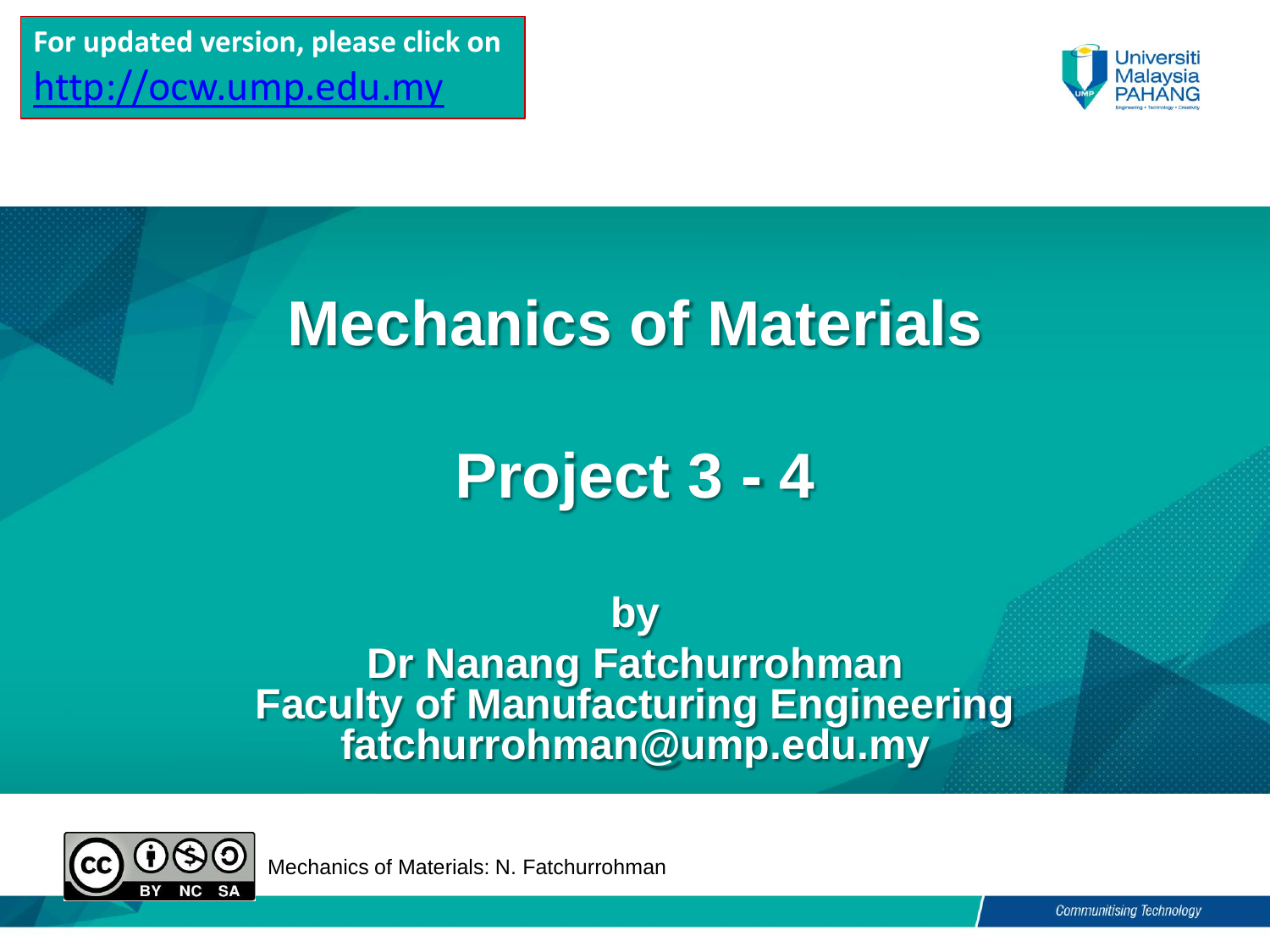## 5.0 DISCUSSION

• In this part, we will be discussing on the structure of the I-Beam using Finite Element Analysis in Catia, in which the load is applied to the centre of it with respect to Y-axis that is 1962N.

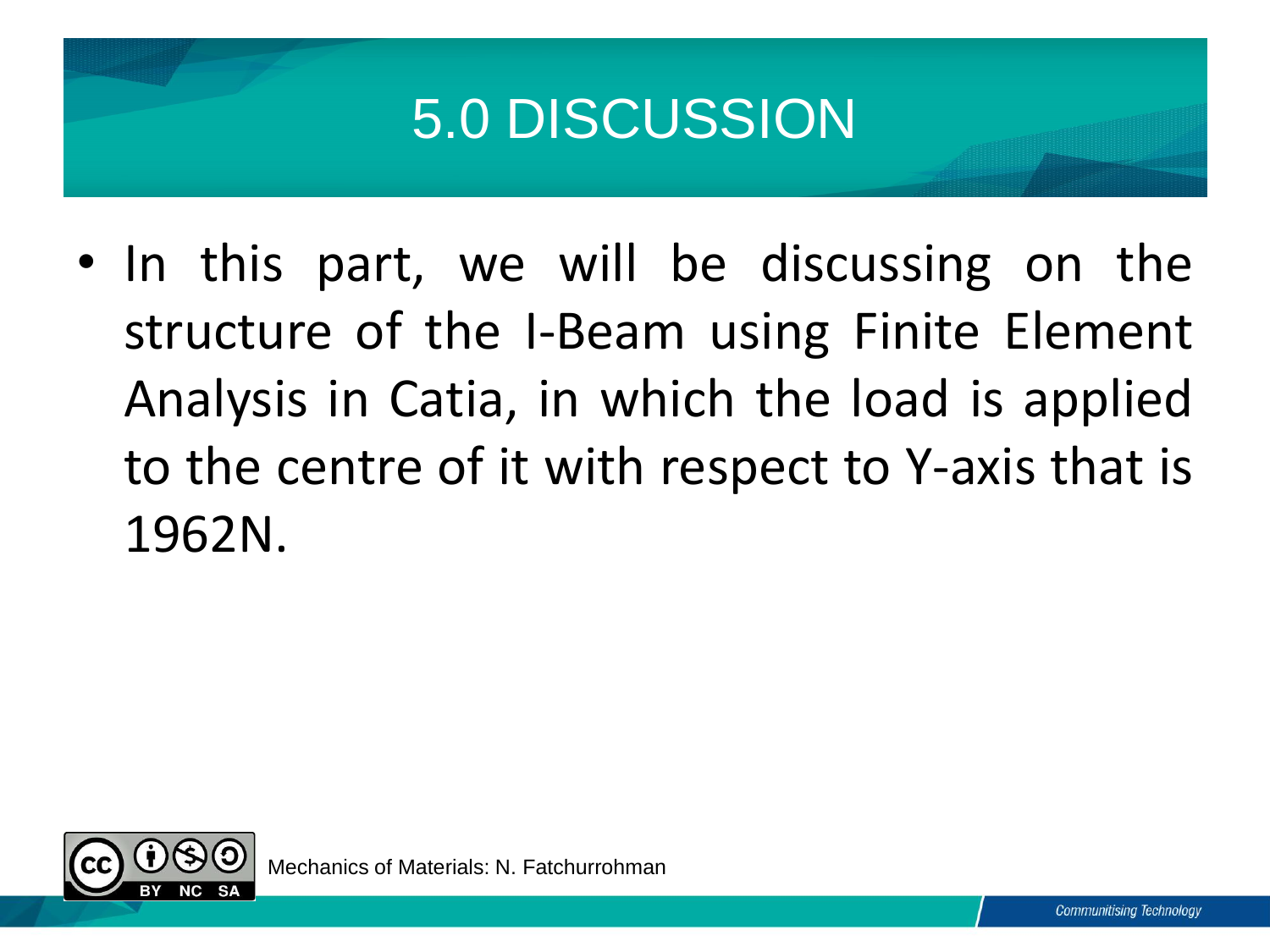### • Below is the material properties for steel:

| Material                         | Steel          |  |  |
|----------------------------------|----------------|--|--|
| Young's modulus                  | 2e+011N m2     |  |  |
| Poisson's ratio                  | 0.266          |  |  |
| Density                          | 7860kg m3      |  |  |
| Coefficient of thermal expansion | 1.17e-005_Kdeg |  |  |
| <b>Yield strength</b>            | 2.5e+008N m2   |  |  |

Figure 6: Material Properties for steel

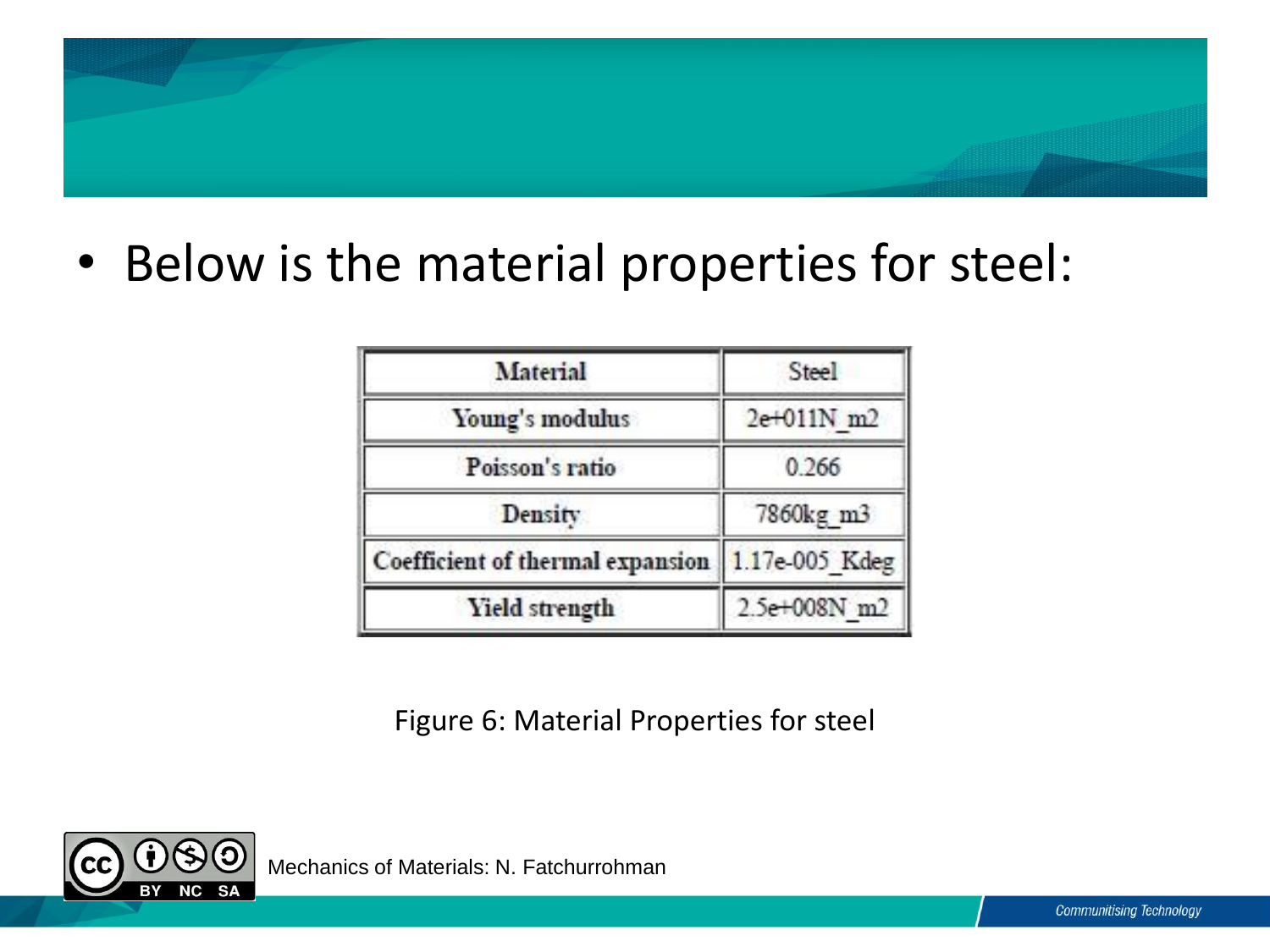

• Below are the amount of mesh in the I-Beam:

| Entity   | ize |
|----------|-----|
| odes     |     |
| Elements |     |

Figure 7: I-Beam Mesh

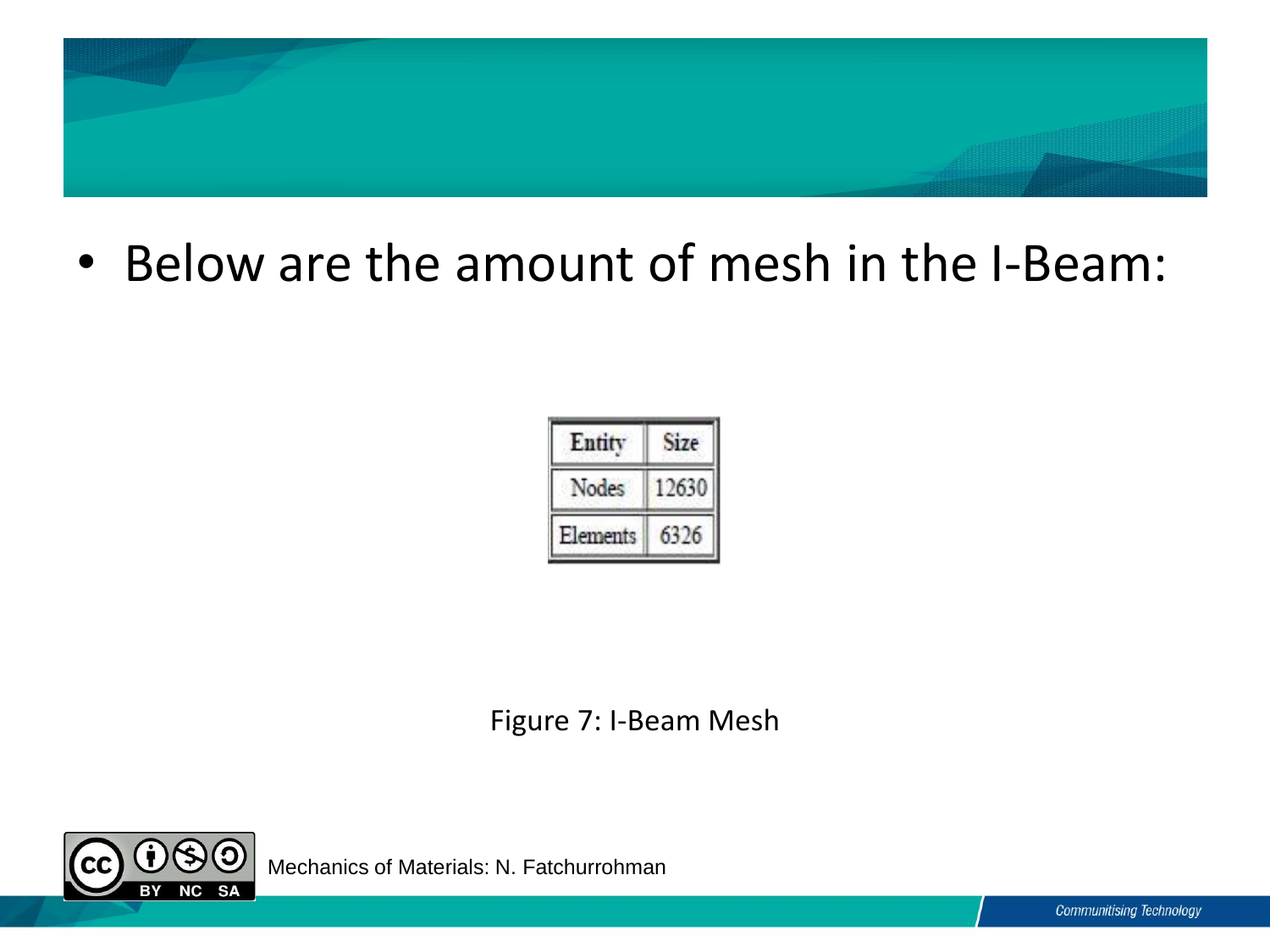





Figure 8: I-Beam view in FEA

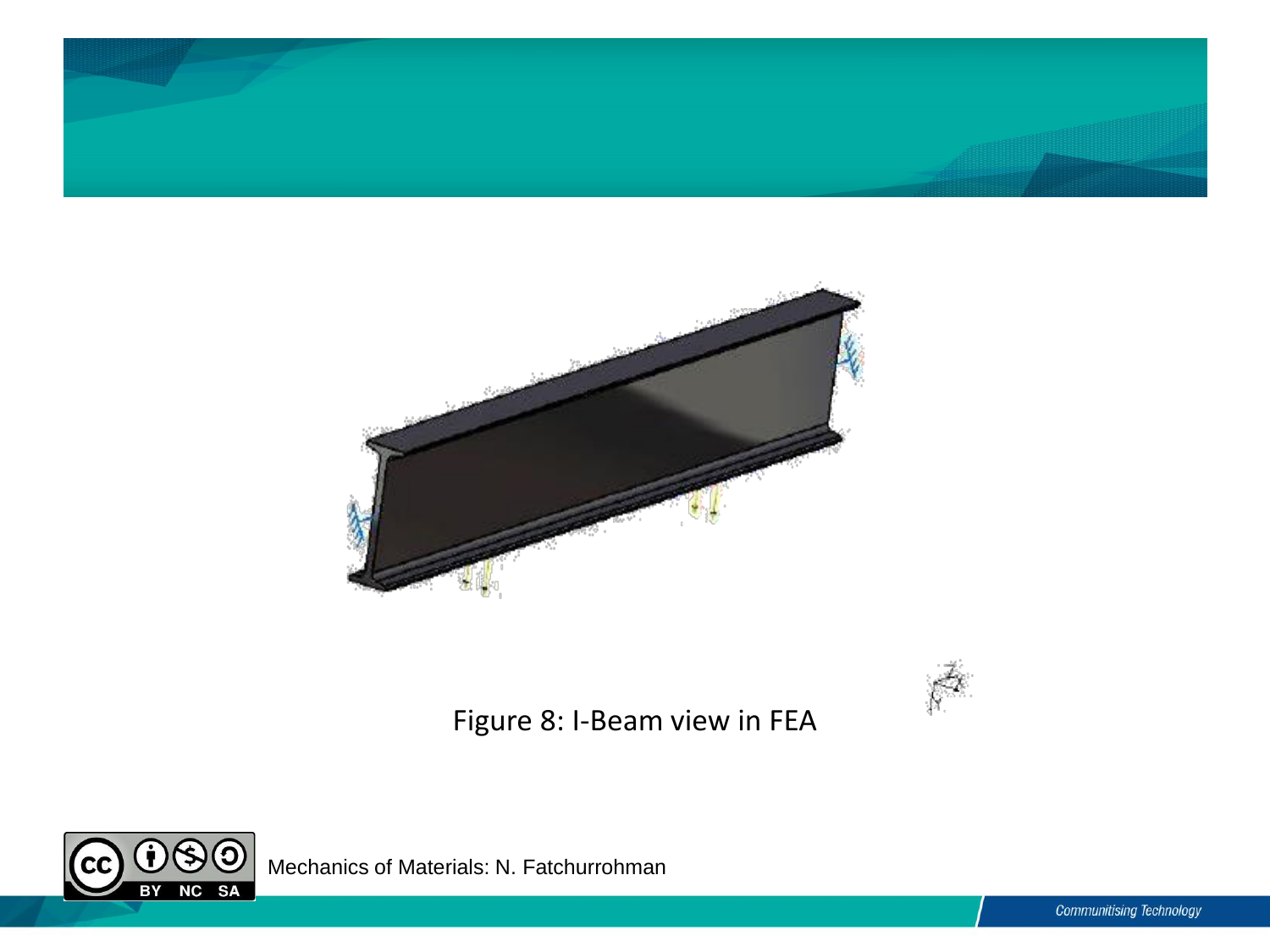

- In this analysis, the result can be shown visually as from before the load is applied and after the load is applied. The figure below shows that the I-Beam in which the load is not yet being applied. The I-Beam is being is supported with the runaway beam and in the Finite Element Analysis we can consider the runaway beam as a clamp on each side of the
	- I-Beam.

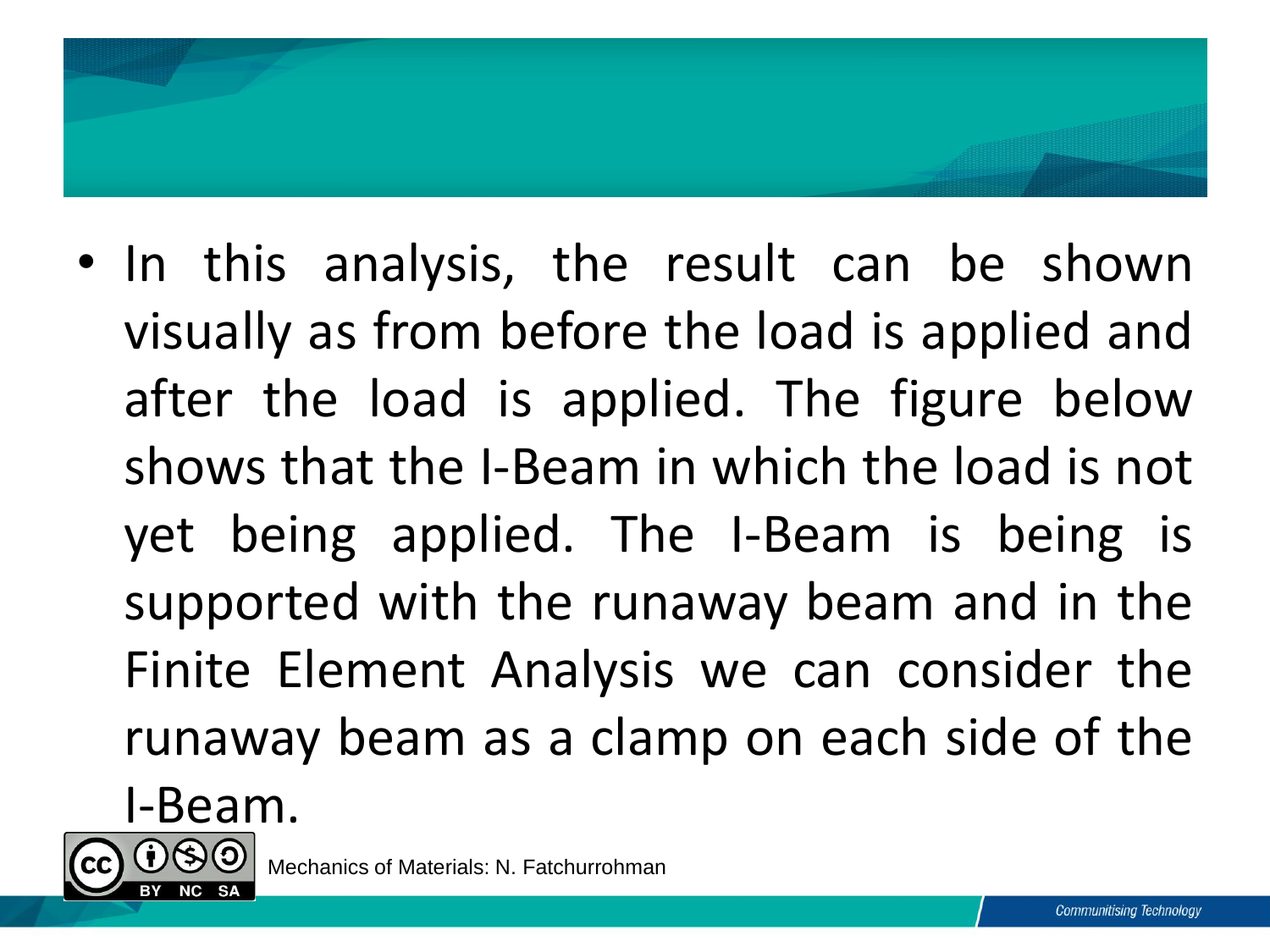



 $\vec{\mathcal{F}}$ 

### Figure 9: Von Mistress Analysis

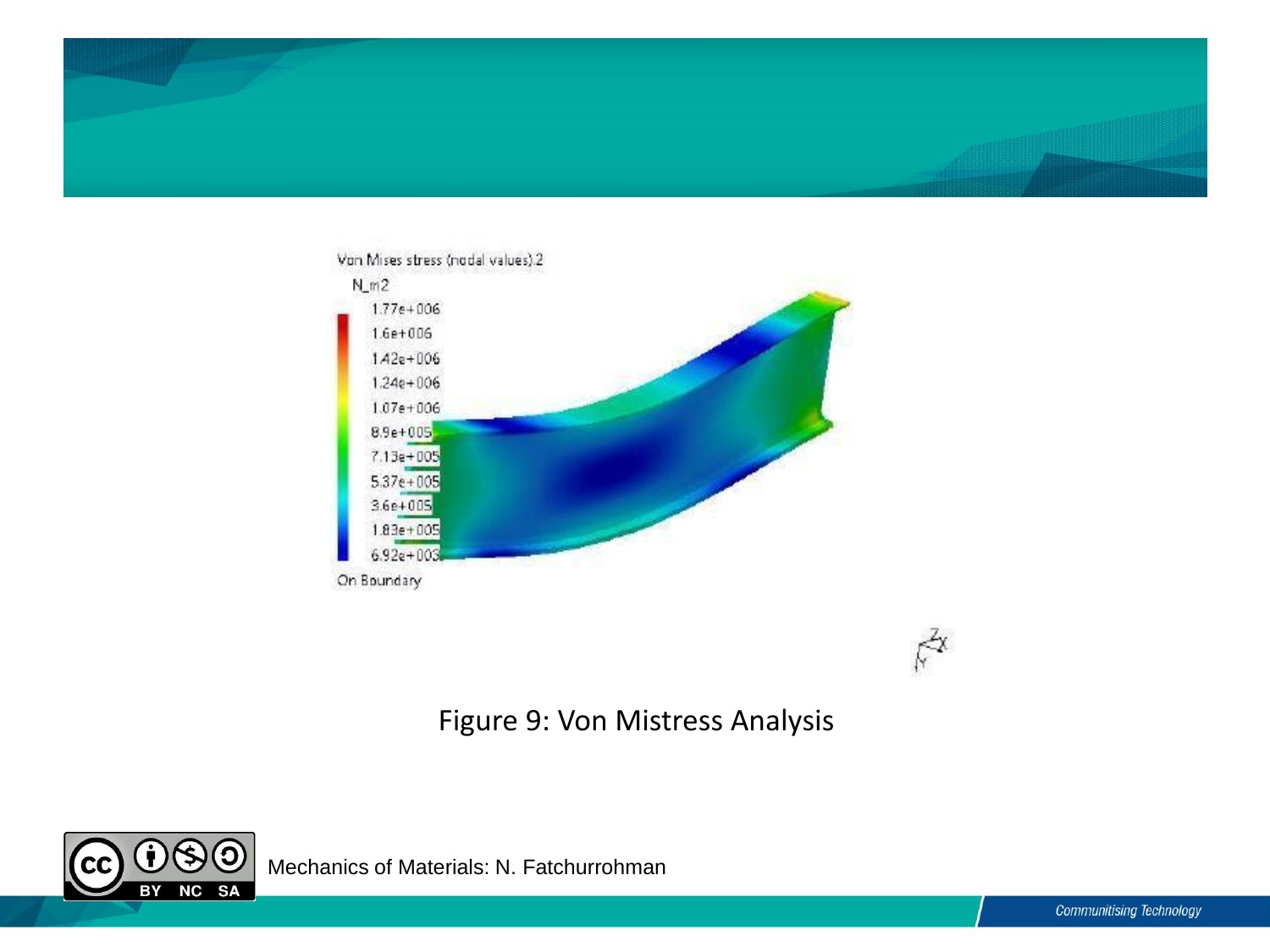- The above figure shows where the stress is most concentrated. Based on the Von Mises Stress, it is being visualised on which part of the beam having higher stress to the lowest stress. We can conclude that the centre of the beam is the most stressed area and the stress is decreasing towards the clamp on both of the end of the beam.
- Beam that have much higher stress tend to bend more from its more original shape which is most not preferably. However as it is not exceed the yield strength of steel which is 2.5e\*008n\_m2, the beam will not deform plastically in other words is permanently deform of its elastic limit. As an engineer it is important to prevent any plastic deformation to the structure because it will lead to fatal incident during operation probably.

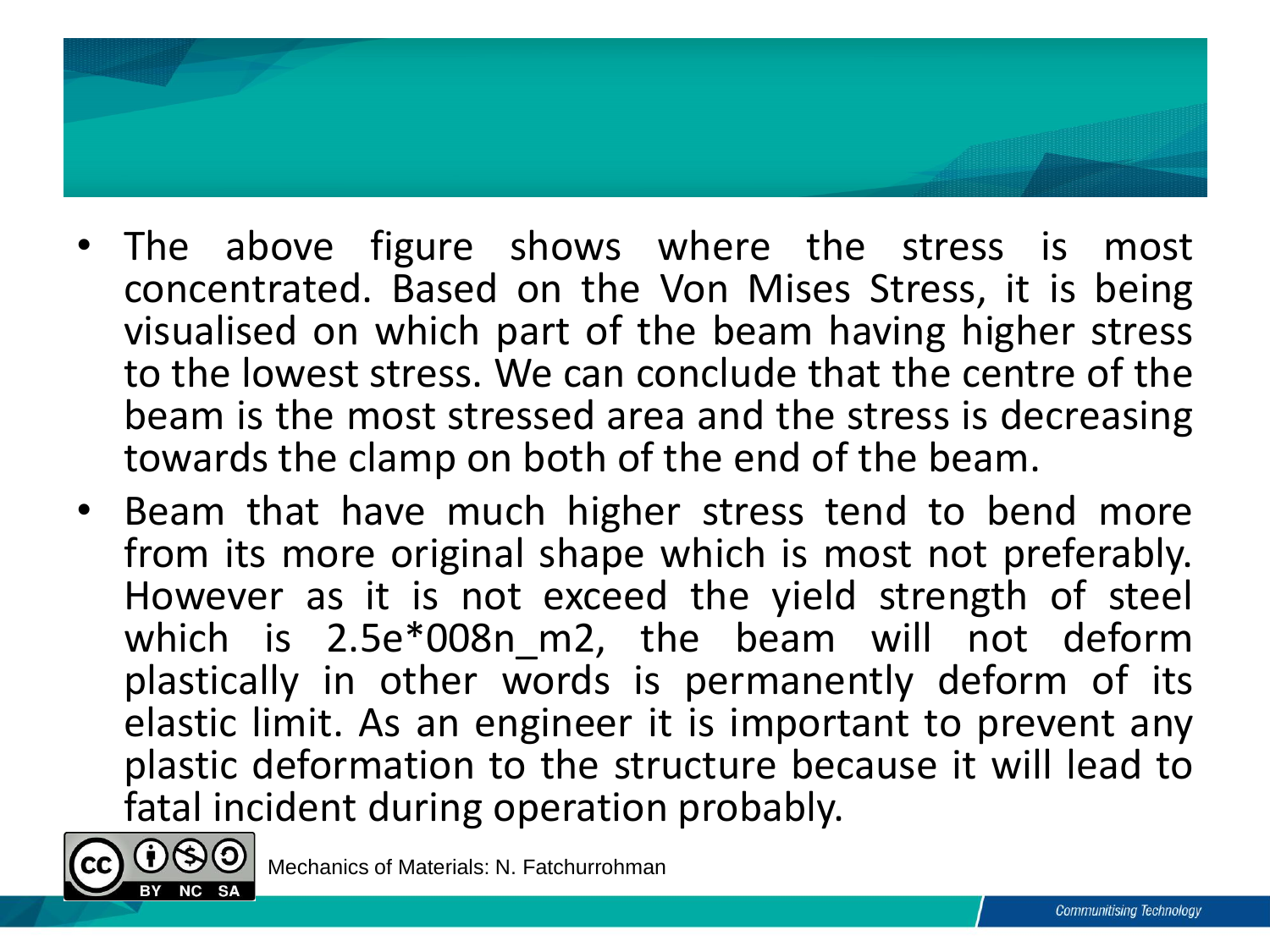# 6.0 CONCLUSION AND RECOMMENDATION

- Engineer had to analyse a simple structure theoretically, to prove its safe design, as any structure built requires to be tested for its structural integrity.
- Even though we have calculated using classical hand calculation, we have decided to test it using Finite Element Model (FEM) using CATIA as it is analysed with a greater precision than using the conventional hand analyses, because the actual shape, load and constraints, and material property combinations can be specified with much greater accuracy.
- Moreover Finite Element analysis (FEA) helps a lot in providing analysis data and deformation simulation to gives more understanding the process of deformation visually. The generated report also provide many information for calculation made. As an engineer, it is important to calculate their design structure to ensure safety of the design.

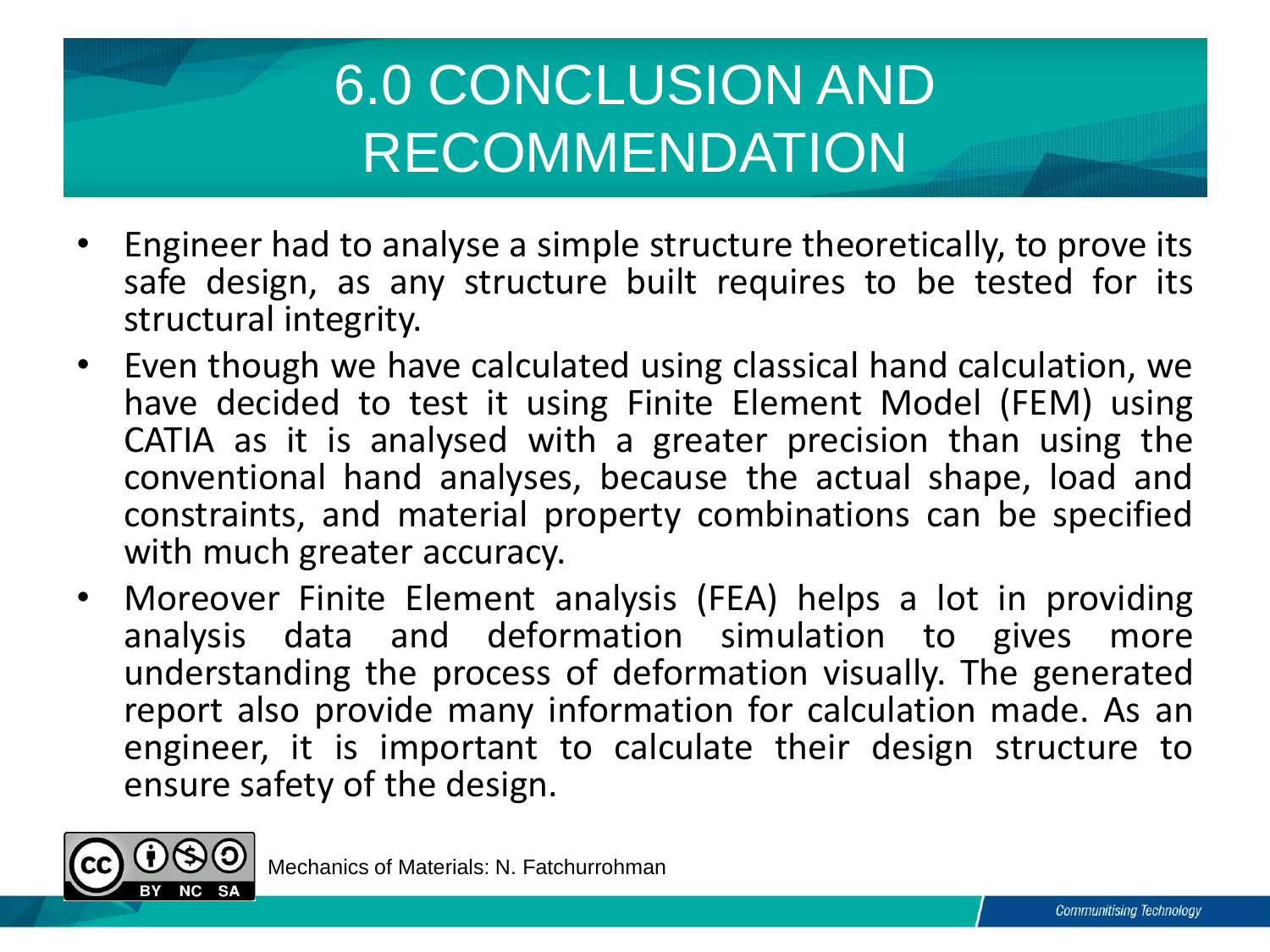# 7.0 REFERENCES

- 1. -OVERHEAD CRANEhttps://en.wikipedia.org/wiki/Overhead\_crane
- 2. -OVERHEAD COMPONENThttp://www.totalcrane.com/bridge-cranecomponents.html
- 3. Mechanics of Materials, 6th Edition

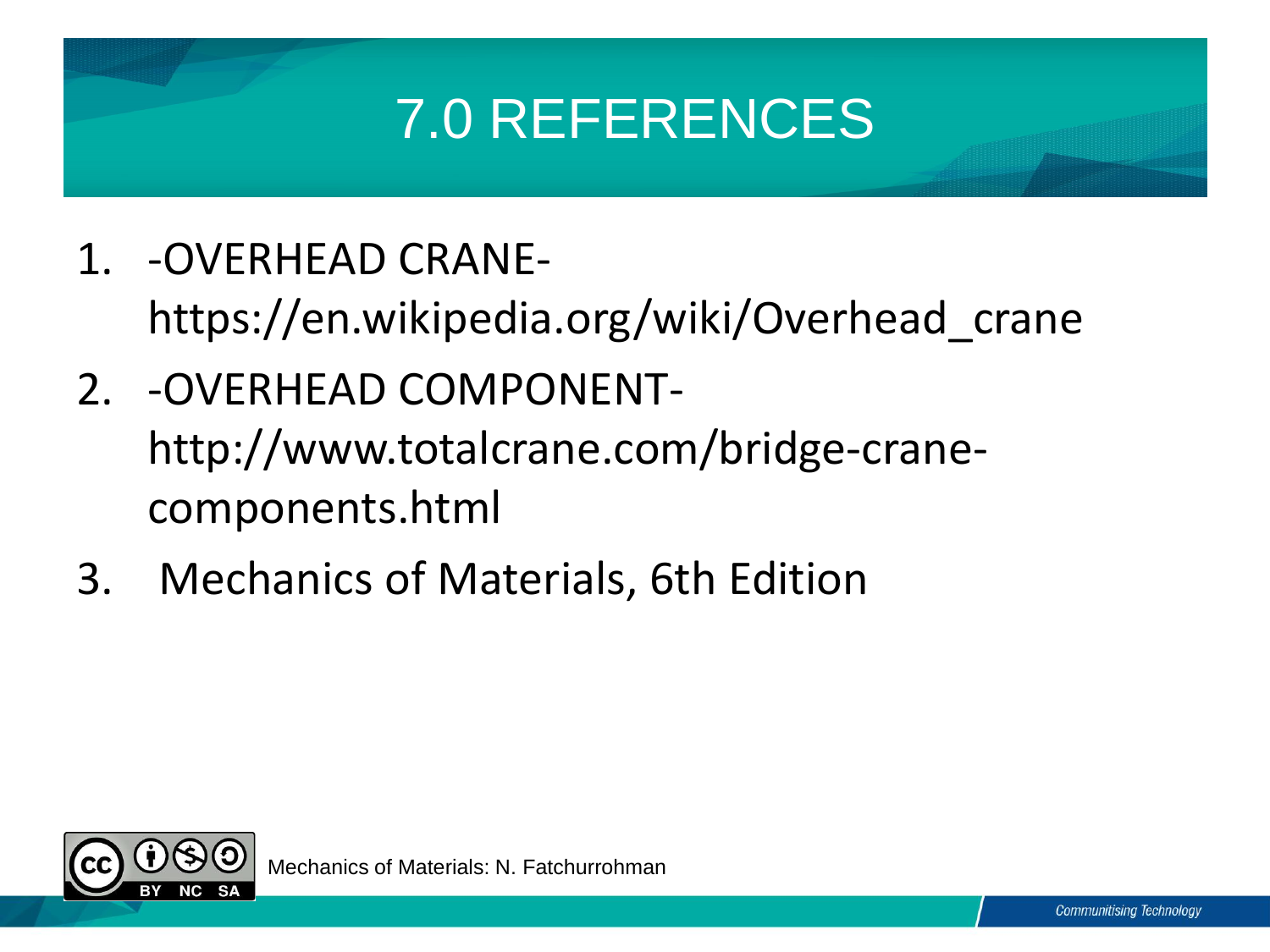### Analysis1

#### MESH:

| Entity   | Size  |
|----------|-------|
| Nodes    | 12630 |
| Elements | 6326  |

#### ELEMENT TYPE:

| Connectivity     | <b>Statistics</b> |
|------------------|-------------------|
| TE <sub>10</sub> | 6326 (100.00%)    |

#### Materials.1

### Criterion Good | Poor | Bad Worst Average Stretch 6326 ( 100.00% ) 0 ( 0.00% ) 0 ( 0.00% ) 0.327 0.548 Aspect Ratio 3922 ( 62.00% ) 2404 ( 38.00% ) 0 ( 0.00% ) 4.458 2.664

ELEMENT QUALITY:

| Material                         | Steel          |
|----------------------------------|----------------|
| Young's modulus                  | $2e+011N$ m2   |
| Poisson's ratio                  | 0.266          |
| Density                          | 7860kg_m3      |
| Coefficient of thermal expansion | 1.17e-005_Kdeg |
| Yield strength                   | 2.5e+008N m2   |

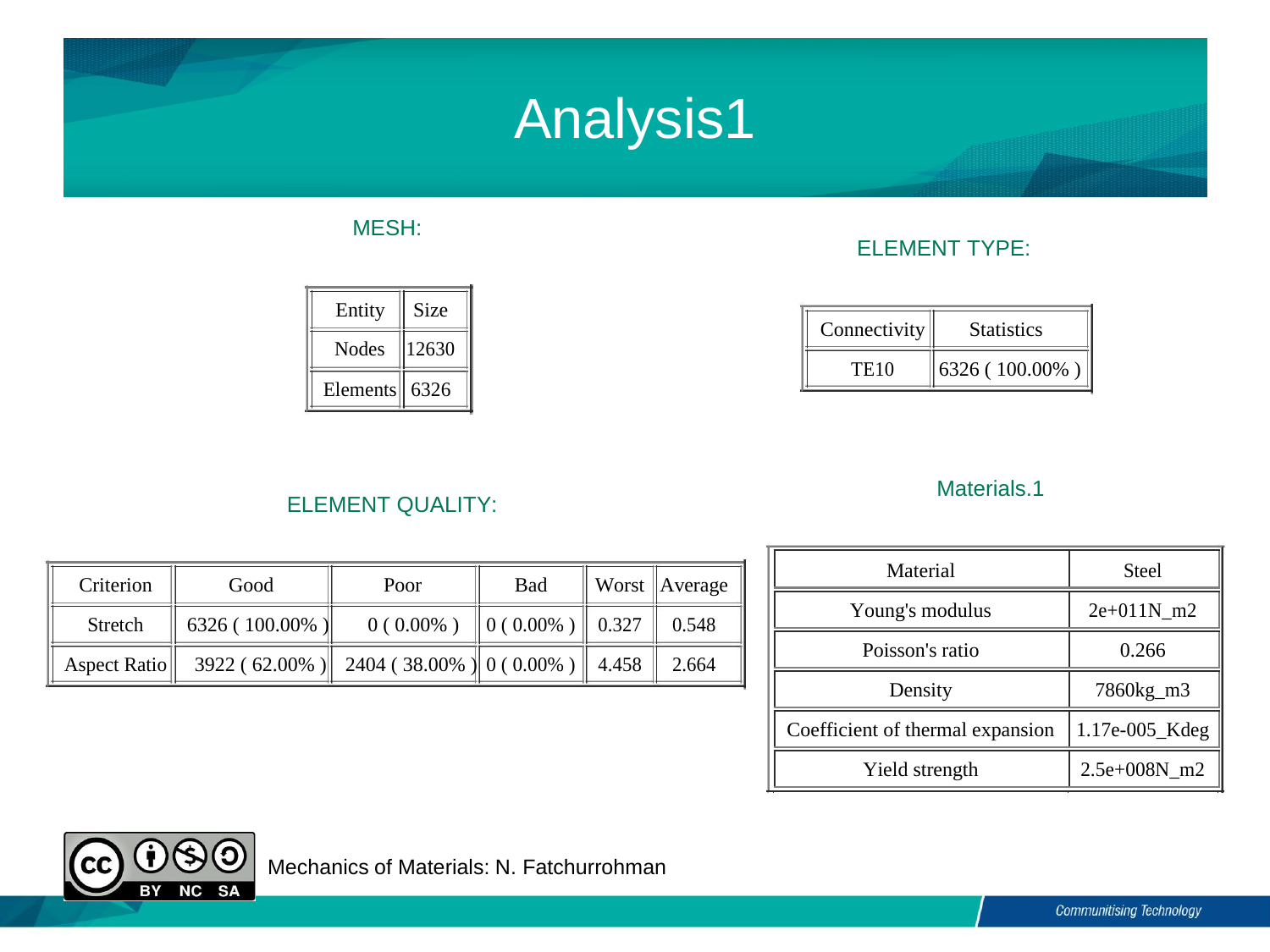### Static Case

• Boundary Conditions

**CC** 





Figure 1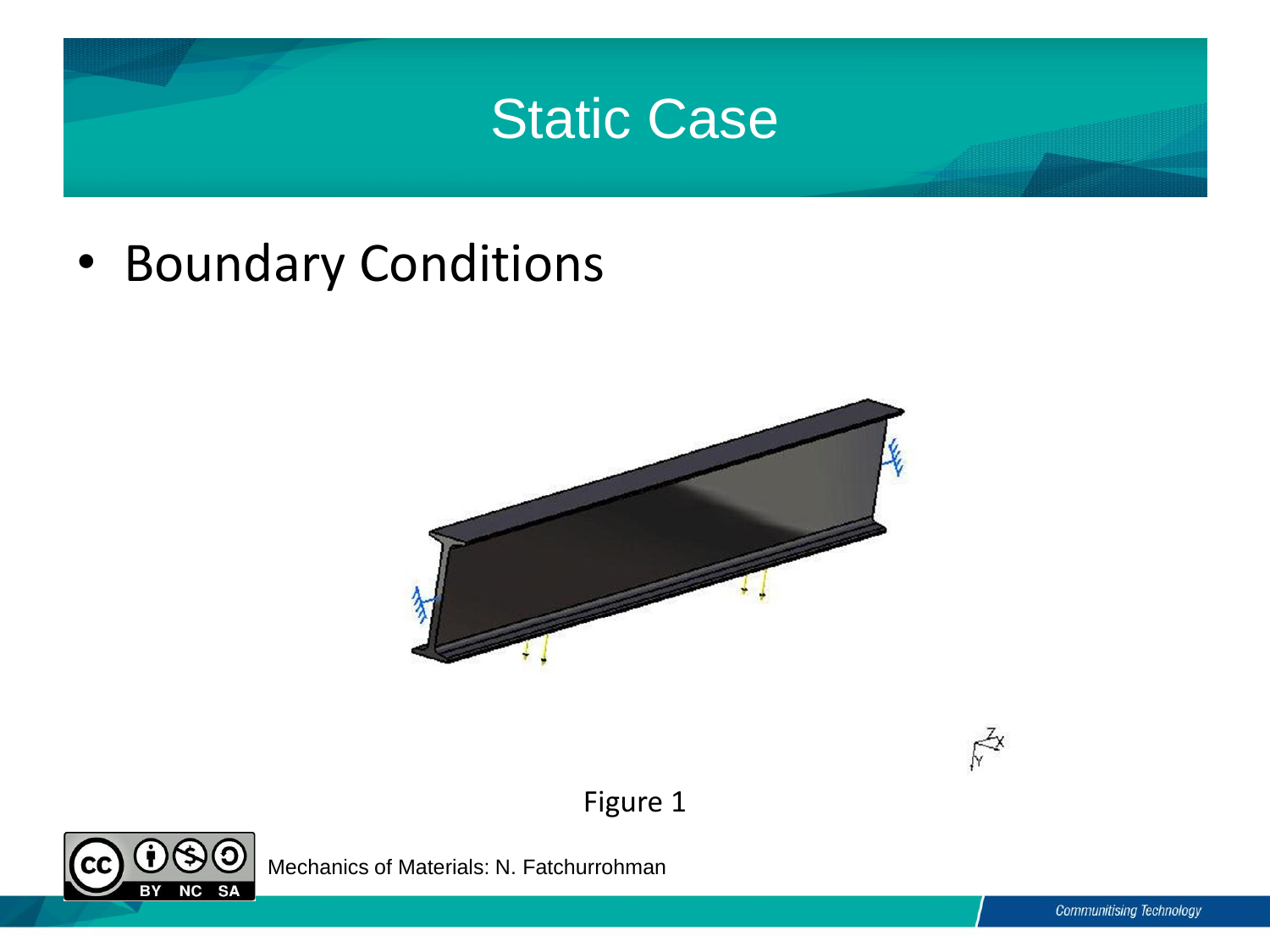

#### STRUCTURE Computation

| Number of nodes               | 12630 |
|-------------------------------|-------|
| Number of elements            | 6326  |
| Number of D.O.F.              | 37890 |
| Number of Contact relations   |       |
| Number of Kinematic relations |       |

Parabolic tetrahedron : 6326

### RESTRAINT Computation

Name: Restraints.1

Number of S.P.C : 594

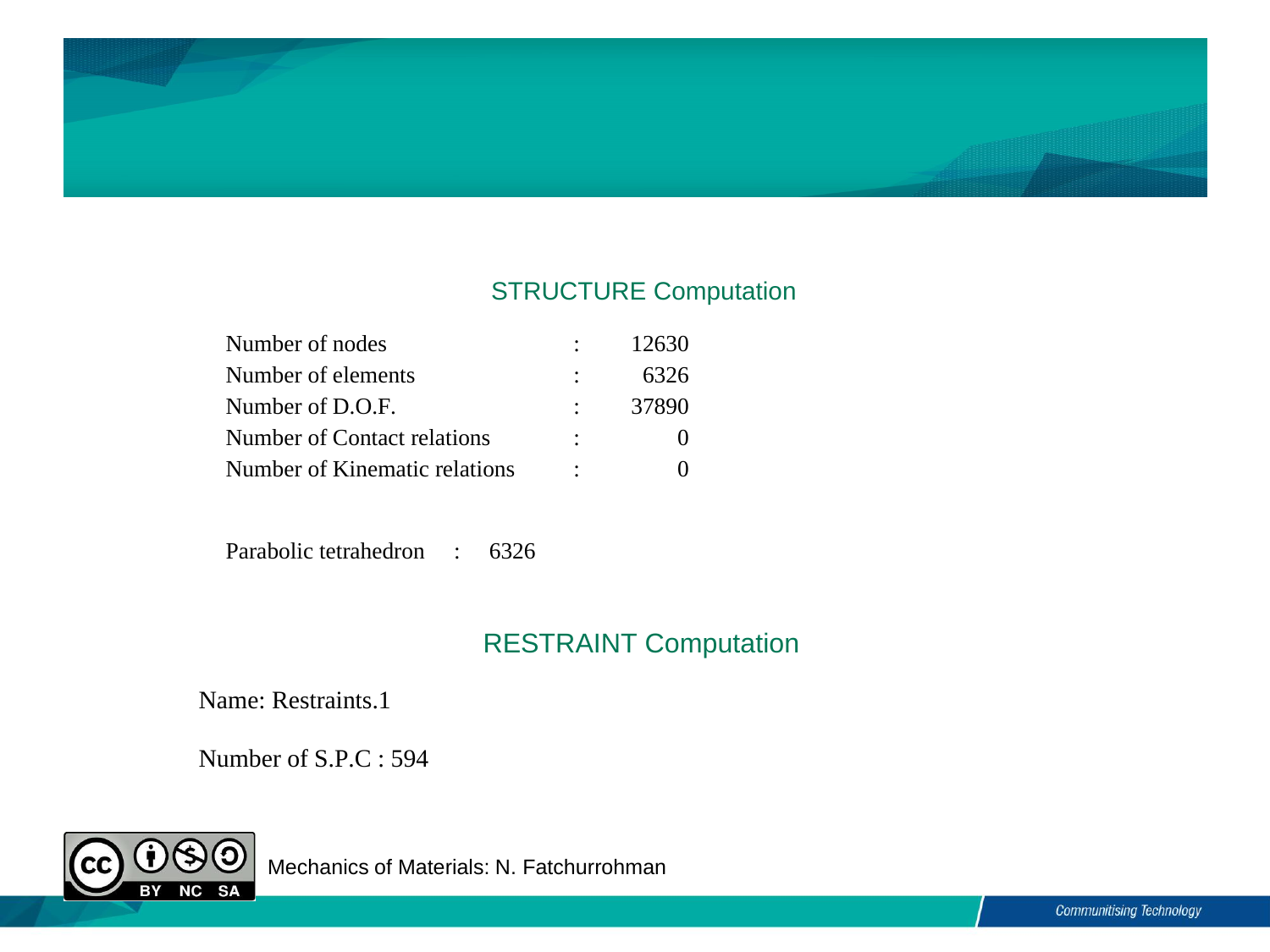

### LOAD Computation

Name: Loads.1

Applied load resultant :

| Fx             | $=$ 1 |      | 702e-015 | N        |             |
|----------------|-------|------|----------|----------|-------------|
|                |       |      |          |          |             |
| $\mathbf{F}$ y | $=$   | 9    |          | 810e+002 | N           |
| Fz             | $=$   | $-5$ |          | 956e-015 | N           |
| Mx             | $=$   | 9    |          | 258e-008 | <b>N</b> xm |
| My             | $=$   | $-4$ |          | 353e-016 | Nxm         |
| Mz             | Ξ     | $-1$ |          | 027e-008 | Nxm         |

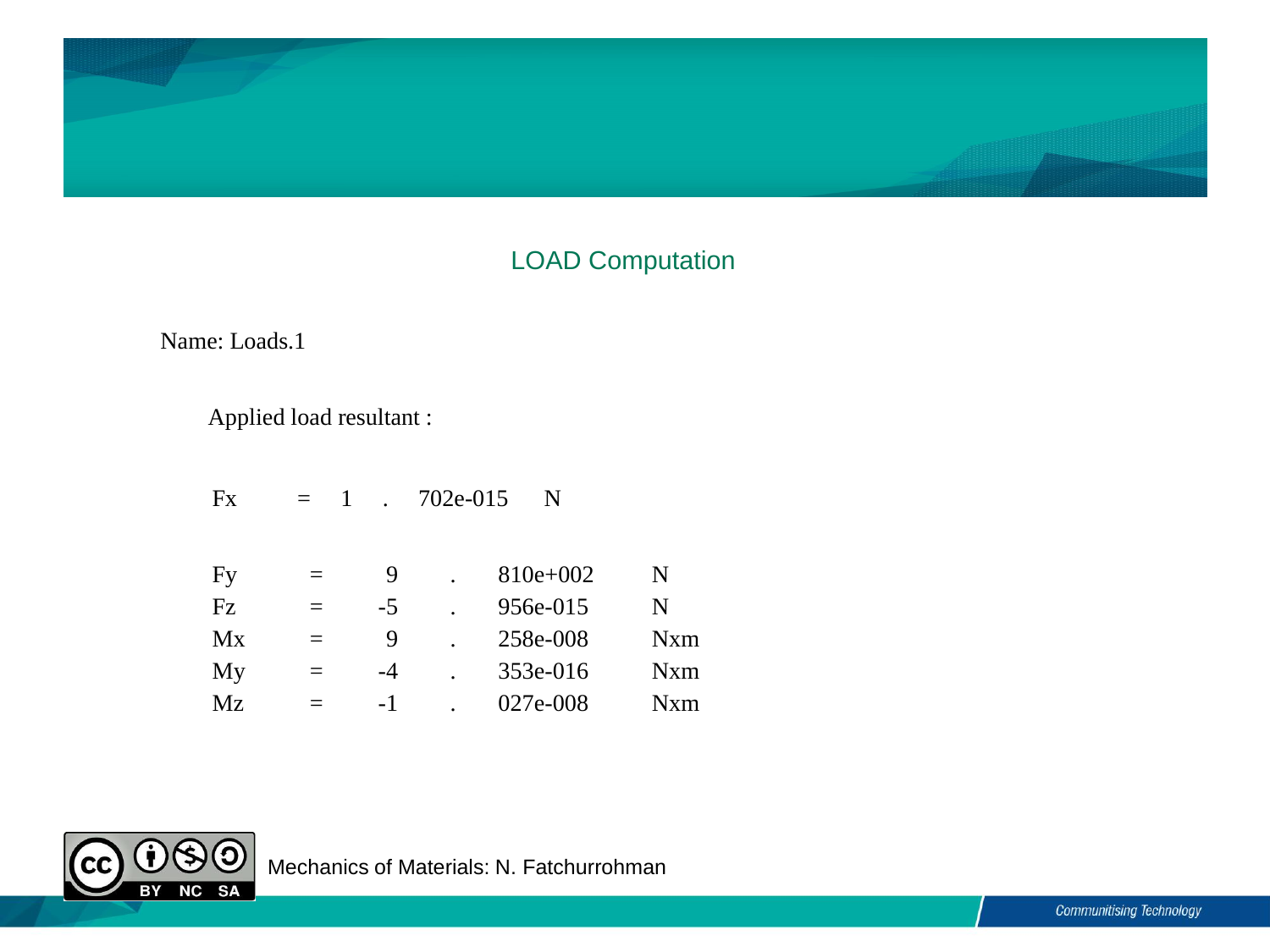### STIFFNESS Computation

| Number of lines                         | 37890           |    |    |
|-----------------------------------------|-----------------|----|----|
| Number of coefficients                  | 1321830         |    |    |
| Number of blocks                        | - 3 -           |    |    |
| Maximum number of coefficients per bloc | 499962          |    |    |
| Total matrix size                       | $\overline{15}$ | 27 | Mb |

#### SINGULARITY Computation

Restraint: Restraints.1

Ô

 $\overline{BY}$ 

**NC** 

**SA** 

 $({\sf cc})$ 

| Number of local singularities          |      |
|----------------------------------------|------|
| Number of singularities in translation |      |
| Number of singularities in rotation    |      |
| Generated constraint type              | MPC. |

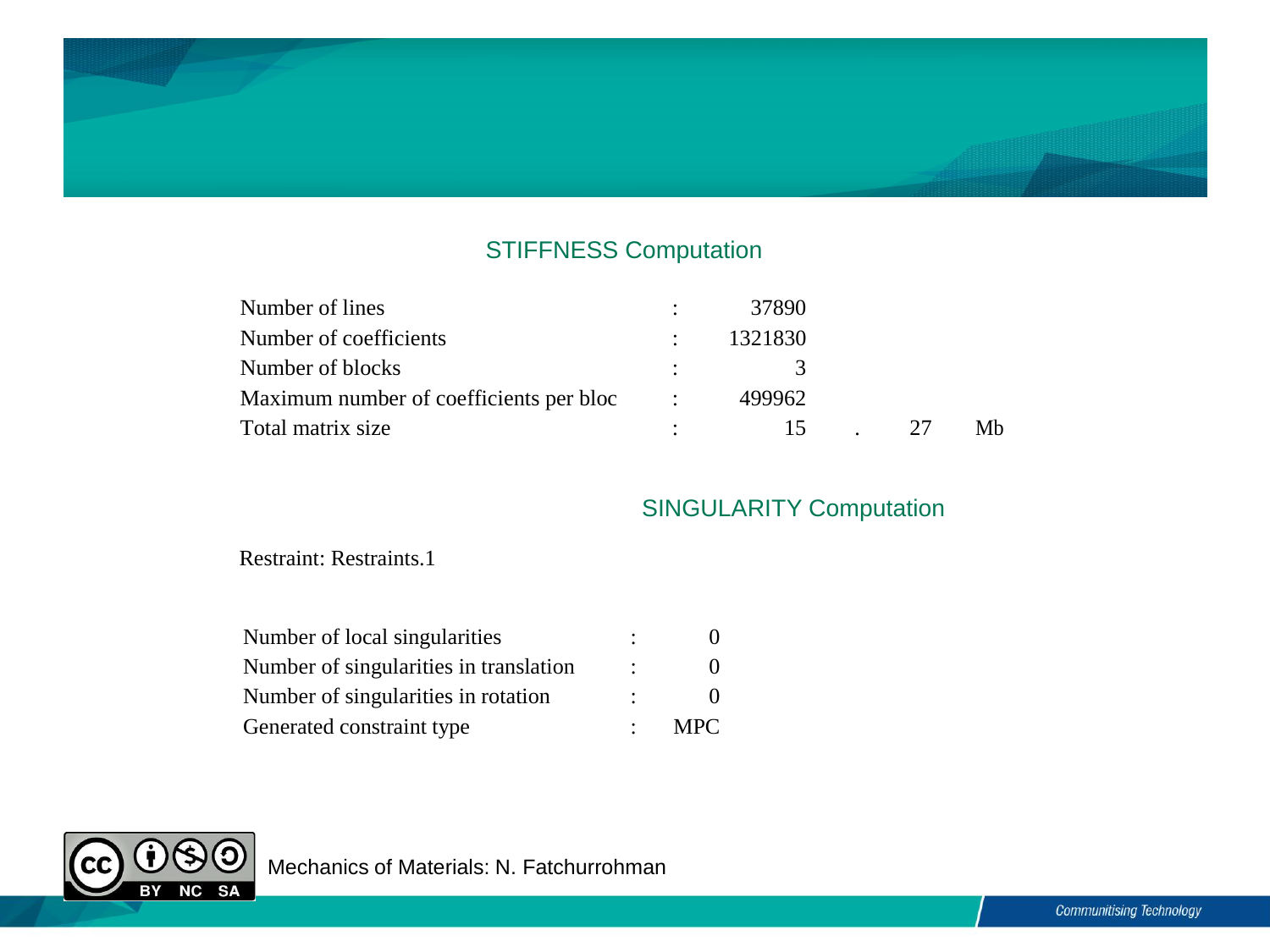#### CONSTRAINT Computation

Restraint: Restraints.1

| Number of constraints            | $\bullet$ . | 594 |  |
|----------------------------------|-------------|-----|--|
| Number of coefficients           |             |     |  |
| Number of factorized constraints |             | 594 |  |
| Number of coefficients           |             |     |  |
| Number of deferred constraints   | $\sim$      |     |  |

#### FACTORIZED Computation

| Method                                   |         | <b>SPARSE</b> |            |
|------------------------------------------|---------|---------------|------------|
| Number of factorized degrees             | 37296   |               |            |
| Number of supernodes                     | 2123    |               |            |
| Number of overhead indices               | 215565  |               |            |
| Number of coefficients                   | 7759440 |               |            |
| Maximum front width                      | 828     |               |            |
| Maximum front size                       | 343206  |               |            |
| Size of the factorized matrix (Mb)       | 59      |               | 1998       |
| Number of blocks                         | 8       |               |            |
| Number of Mflops for factorization       | 2       |               | $919e+003$ |
| Number of Mflops for solve               | 3       |               | $122e+001$ |
| Minimum relative pivot                   | 4       |               | 154e-004   |
| Mechanics of Materials: N. Fatchurrohman |         |               |            |

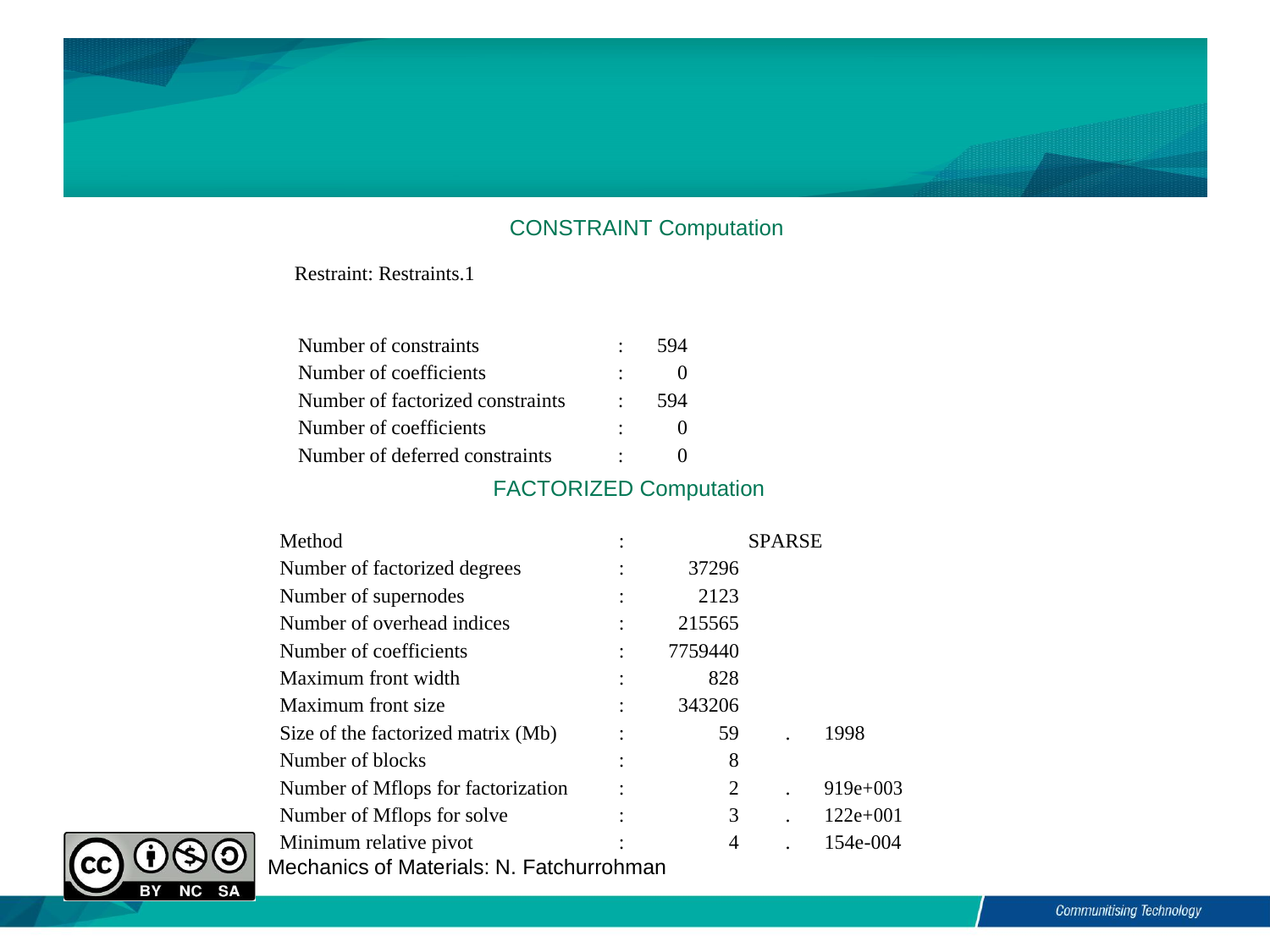#### Minimum and maximum pivot

| Value         | Dof | Node  | $x \, (mm)$   | $y$ (mm)       | $z$ (mm)       |
|---------------|-----|-------|---------------|----------------|----------------|
| $5.6070e+006$ | Tx  | 12630 | $2.5100e-005$ | 5.5412e-006    | $2.0317e+002$  |
| $3.7319e+010$ | Tx  | 5484  | $7.4853e+000$ | $-6.4531e+001$ | $-3.4531e+002$ |

Minimum pivot

| Value         | Dof | Node  | $x$ (mm)       | $y$ (mm)       | $z$ (mm)       |
|---------------|-----|-------|----------------|----------------|----------------|
| $9.3669e+006$ | Tx  | 12626 | $4.8100e+000$  | 5.4199e+001    | $-4.4597e+002$ |
| $3.4214e+007$ | Tx  | 6432  | $2.4470e+000$  | $-5.4017e+001$ | $3.6078e+002$  |
| $4.7467e+007$ | Tx  | 12629 | $4.8100e+000$  | $3.7952e+001$  | $-4.4549e+002$ |
| 5.5111e+007   | Tx  | 12423 | 9.5192e-006    | $1.3701e+001$  | $-5.4715e+001$ |
| 5.5813e+007   | Ty  | 7790  | $1.8455e+001$  | 7.2398e+001    | $-2.0970e+002$ |
| $6.2778e+007$ | Ty  | 7026  | -1.5585e-005   | $1.3701e+001$  | $4.7671e+002$  |
| $6.5049e+007$ | Ty  | 1332  | $-4.8100e+000$ | $2.7402e+001$  | $2.6568e+002$  |
| $8.1350e+007$ | Tx  | 11279 | 5.3087e+000    | $-7.1445e+001$ | $1.2963e+002$  |
| $8.3074e+007$ | Tx  | 4489  | $-4.8100e+000$ | $4.7134e+001$  | $-3.8289e+002$ |

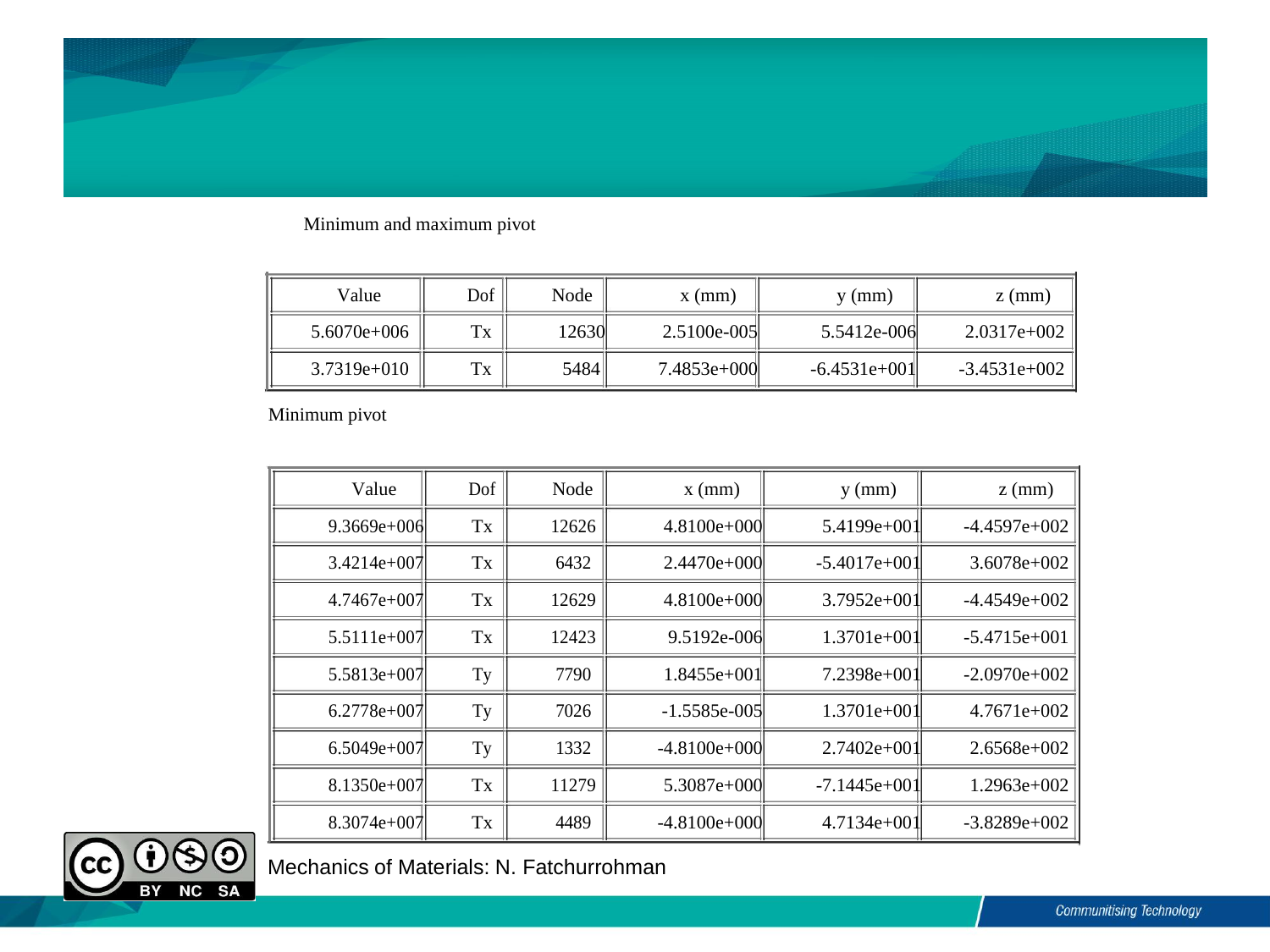

Translational pivot distribution

| Value                      | Percentage  |  |
|----------------------------|-------------|--|
| $10.E6 \rightarrow 10.E7$  | 5.3625e-003 |  |
| $10.E7 \rightarrow 10.E8$  | 3.7538e-002 |  |
| $10.E8 \rightarrow 10.E9$  | 5.8827e+000 |  |
| $10.E9 \rightarrow 10.E10$ | 9.1967e+001 |  |
| $10.E10\rightarrow 10.E11$ | 2.1075e+000 |  |

### DIRECT METHOD Computation

Name: Static Case Solution.1 Restraint: Restraints.1 Load: Loads.1 Strain Energy : 9.738e-004 J

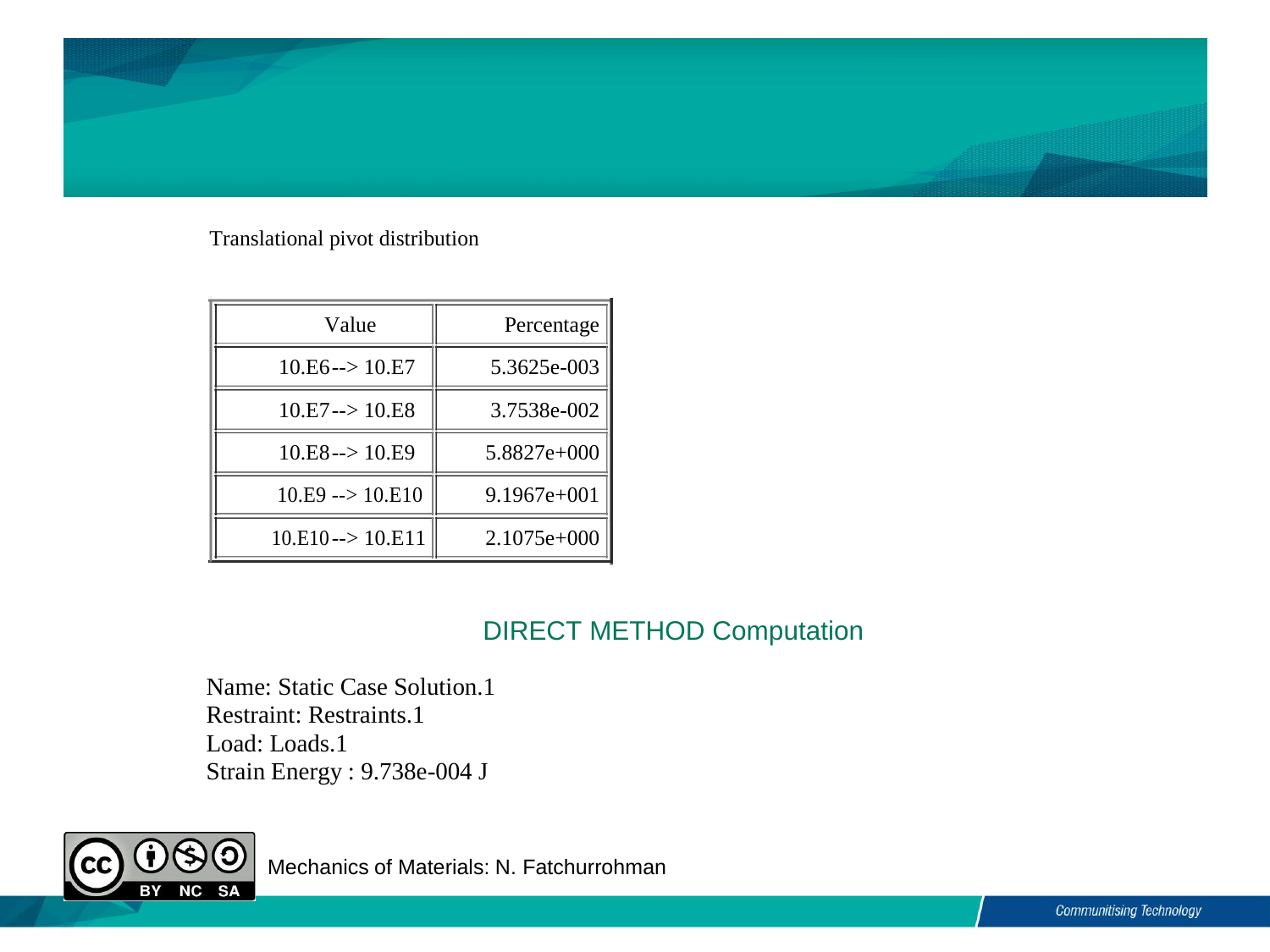#### Equilibrium

| Components | Applied<br>Forces  | Reactions        | Residual           | Relative<br>Magnitude<br>Error |
|------------|--------------------|------------------|--------------------|--------------------------------|
| Fx(N)      | 1.7018e-015        | 9.7233e-011      | $9.7235e-$<br>011  | $1.9226e-$<br>012              |
| Fy(N)      | $9.8100e + 002$    | $-9.8100e + 002$ | $3.2333e-$<br>010  | $6.3931e-$<br>012              |
| Fz(N)      | $-5.9562e-$<br>015 | $4.5247e-011$    | $4.5241e-$<br>011  | 8.9456e-<br>013                |
| Mx(Nxm)    | $9.2576e - 008$    | $-9.2537e - 008$ | $3.8975e-$<br>011  | $1.5413e-$<br>012              |
| My(Nxm)    | $-4.3527e-$<br>016 | $-8.6928e - 012$ | $-8.6933e-$<br>012 | 3.4378e-<br>013                |
| Mz(Nxm)    | $-1.0275e-$<br>008 | 1.0278e-008      | $3.1703e-$<br>012  | $1.2537e-$<br>013              |

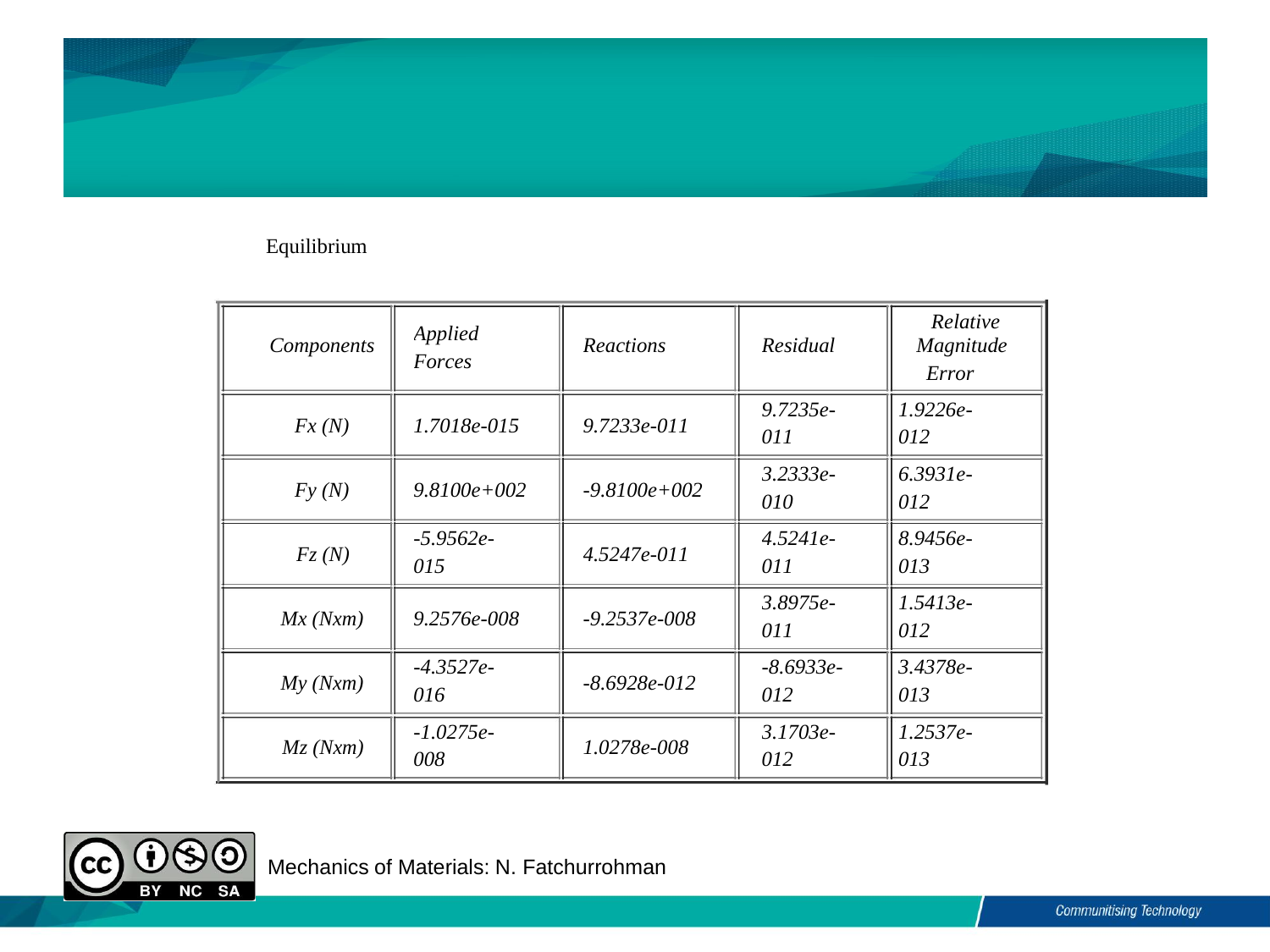



 $\kappa^2$ 

Figure 2 On deformed mesh ---- On boundary ---- Over all the model

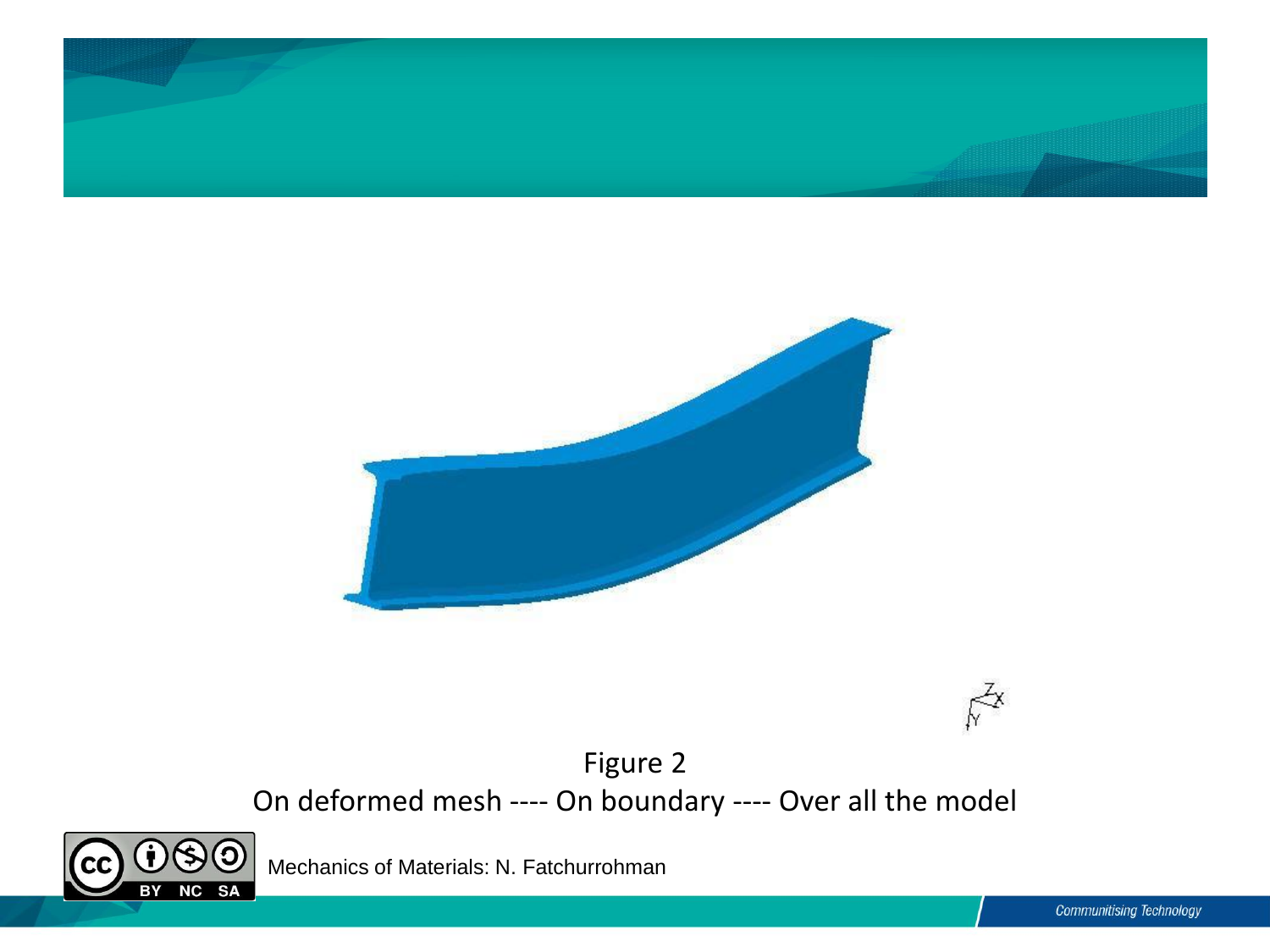## Static Case Solution.1 - Von Mises stress (nodal values).2



 $\vec{k}^x$ 

Figure 3 3D elements: : Components: : All On deformed mesh ---- On boundary ---- Over all the model